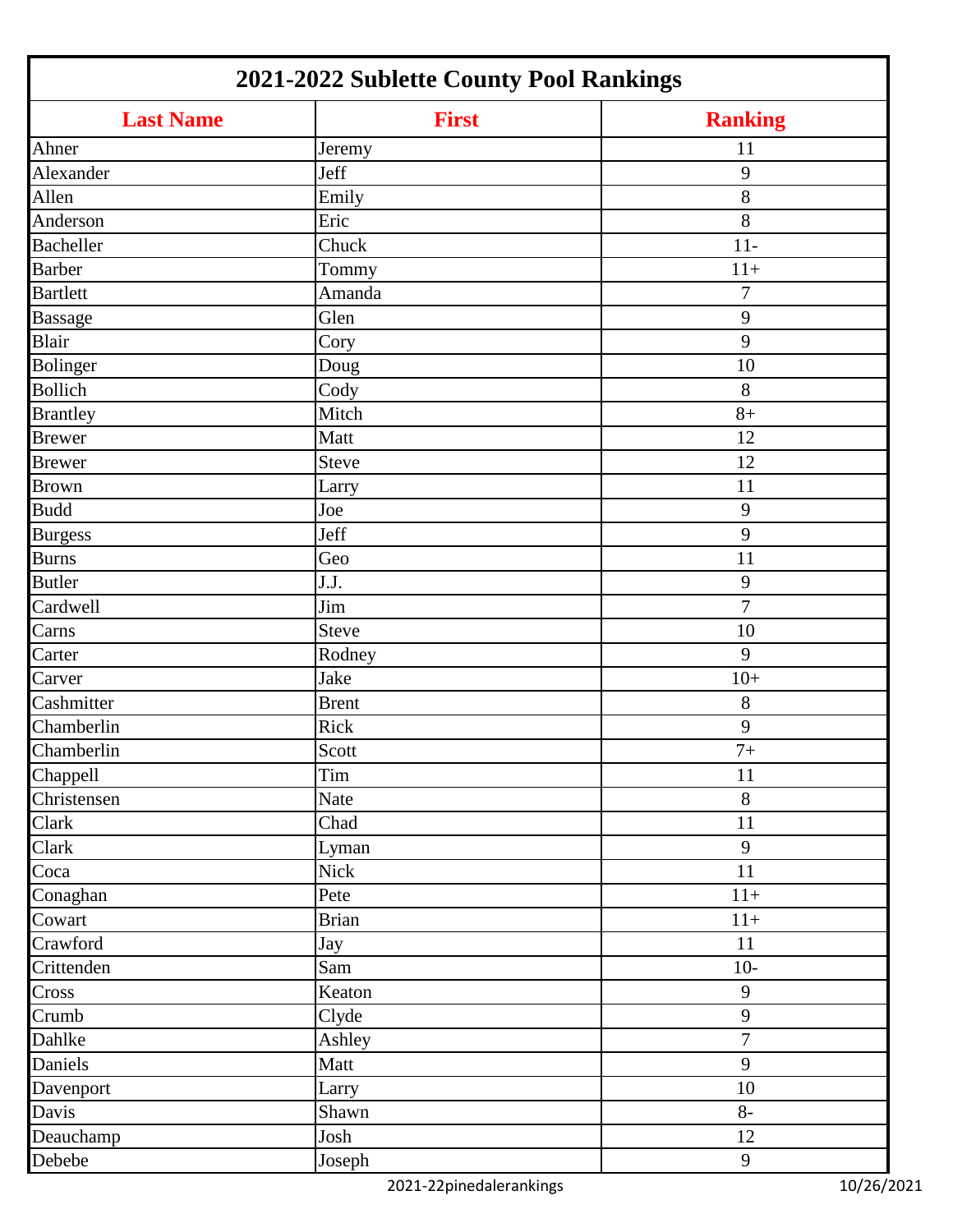| Dennis      | Loren                     | $9+$             |
|-------------|---------------------------|------------------|
| Dorman      | Desirae                   | $\overline{7}$   |
| Duke        | Jed                       | 10               |
| Duran       | Lawrance                  | $9+$             |
| Eroberg     | Scott                     | 8                |
| Farms       | Dick                      | 10               |
| Fearing     | Steve                     | $8\,$            |
| Fenn        | Laura                     | $\boldsymbol{7}$ |
| Finsatd     | Darrin                    | $8\,$            |
| Flores      | Albert                    | 8                |
| Folston     | Gary                      | $\mathbf{9}$     |
| Foster      | Jared                     | $\mathbf{9}$     |
| Freeman     | Cathy                     | $\overline{7}$   |
| Freemuth    | Mike                      | $9+$             |
| Furman      | Matt                      | 11               |
| Gallardo    | Roel                      | $9+$             |
| Gallegos    | Ray                       | $8\,$            |
| Gallegos    | Sterling                  | $\overline{7}$   |
| Galley      | $\overline{\text{Rod}}$   | $9+$             |
| Gerwatowski | Marcus                    | 11               |
| Gilbanks    | <b>Bobby</b>              | 10               |
| Gilbert     | $\overline{\text{Corey}}$ | 9                |
| Golden      | Charlie                   | $10+$            |
| Goltz       | Jeff                      | 13               |
| Gosnell     | Keith                     | $8\,$            |
| Gourd       | Ty                        | $8\,$            |
| Grandsen    | <b>Billy</b>              | 13               |
| Gray        | Jim                       | $8+$             |
| Green       | <b>Billy</b>              | 13               |
| Greenwood   | Jake                      | 11               |
| Greer       | Christopher               | $10+$            |
| Griffin     | Jim Bob                   | $7+$             |
| Grimes      | Nathan                    | $11+$            |
| Grossman    | Scott                     | 13               |
| Groth       | Eric                      | 11               |
| Groza       | Roger                     | $9+$             |
| Guzik       | Evan                      | $10+$            |
| Hancock     | Levi                      | $10\,$           |
| Hankins     | <b>Bryce</b>              | 11               |
| Hardy       | Russell                   | $\overline{9}$   |
| Hatcher     | Cecil                     | 9                |
| Haugen      | Jason                     | $10\,$           |
| Hegardt     | Jacob                     | $8\,$            |
| Henson      | Jennifer                  | $\overline{7}$   |
| Hetrick     | Heath                     | $\mathbf{9}$     |
| Hill        | Cody                      | $8\,$            |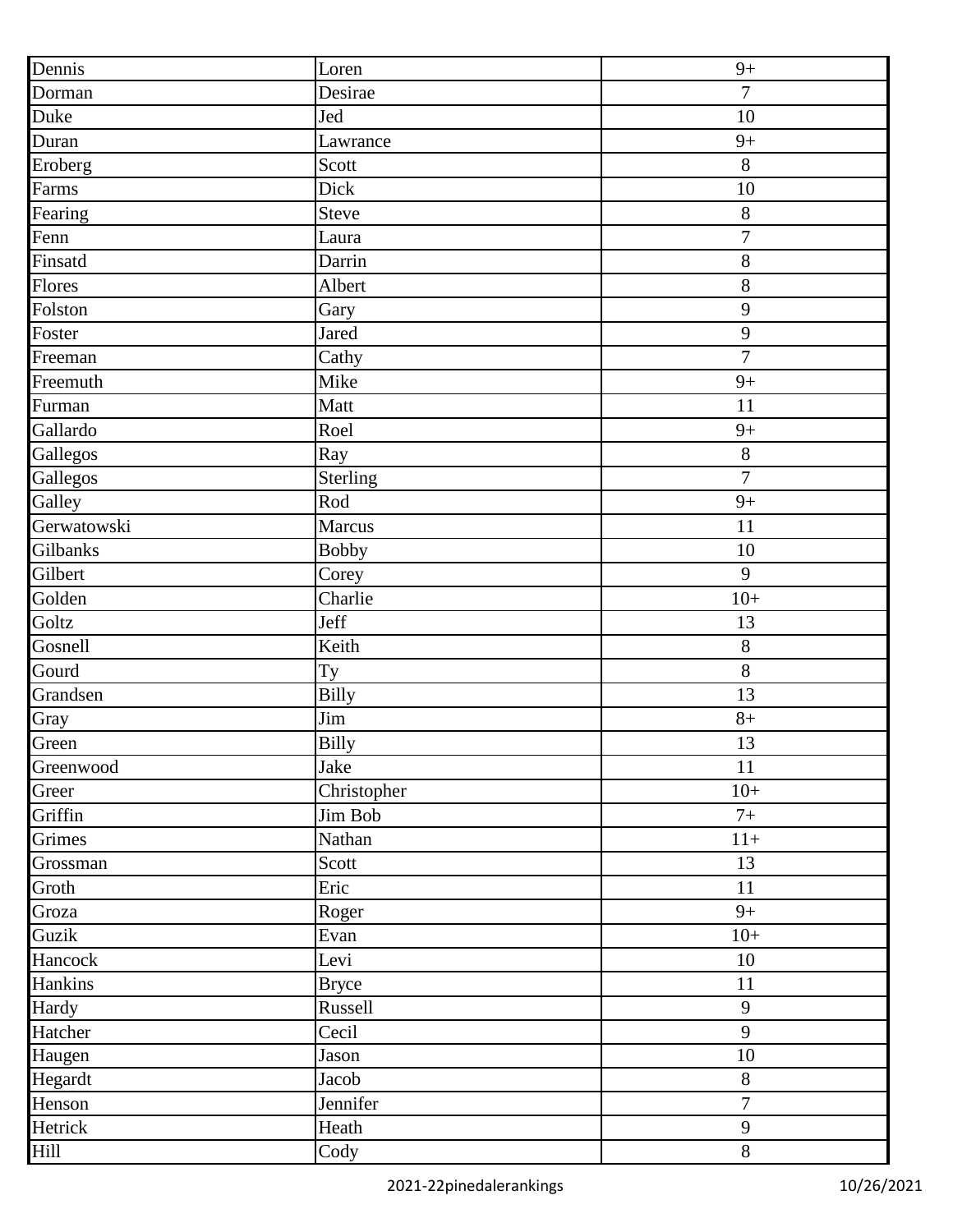| Hines     | James              | 10             |
|-----------|--------------------|----------------|
| Hittle    | Jonathon           | $\overline{9}$ |
| Hocker    | Bill               | $\mathbf{9}$   |
| Hocker    | Liz                | $\overline{7}$ |
| Hocker    | Lou                | 10             |
| Hosler    | Warren             | $9+$           |
| Hunt      | T.J.               | $8+$           |
| Ingle     | Nick               | 12             |
| Jakobson  | Corey              | $\mathbf{9}$   |
| Jenkins   | <b>Bobby</b>       | 13             |
| Jensen    | Cory               | 10             |
| Jensen    | Jerry              | 8              |
| Johanen   | Jared              | 11             |
| Johansen  | Cheryl             | $\overline{7}$ |
| Johansen  | Sue                | $7+$           |
| Jones     | Nick               | $8+$           |
| Jones     | Porky              | 11             |
| Kaiser    | Bill               | 9              |
| Keehn     | Levi               | $8-$           |
| Kelson    | Gordon             | $7+$           |
| Kennedy   | Bill               | $\mathbf{9}$   |
| Kennedy   | $\overline{D}$ any | $\mathbf{9}$   |
| Kennedy   | Dewey              | $9+$           |
| Kervitsky | Lisa               | 8              |
| Key       | Chuck              | $10+$          |
| King      | Clint              | $8\,$          |
| King      | Kelly              | 11             |
| Licking   | George             | $10+$          |
| Loewen    | Walt               | $\overline{9}$ |
| Long      | Daniel             | $11-$          |
| Longmire  | J.D.               | 10             |
| Longmire  | Richard            | 10             |
| Loveless  | Ryan               | $9+$           |
| Lozier    | Levi               | 14             |
| Lyon      | Jeromy             | $10+$          |
| Lyons     | Amy                | $\overline{7}$ |
| Lyons     | Jeremy             | 10             |
| MacFadyen | Chris              | $11+$          |
| Manning   | Keith              | $\overline{9}$ |
| Manning   | Steve              | 9              |
| Marino    | <b>Brian</b>       | 10             |
| Mathews   | Chris              | $\overline{7}$ |
| Mayer     | Tony               | $8+$           |
| Mayo      | <b>Billy</b>       | 13             |
| McDonald  | Paul               | 10             |
| McDonald  | Matt               | $\overline{7}$ |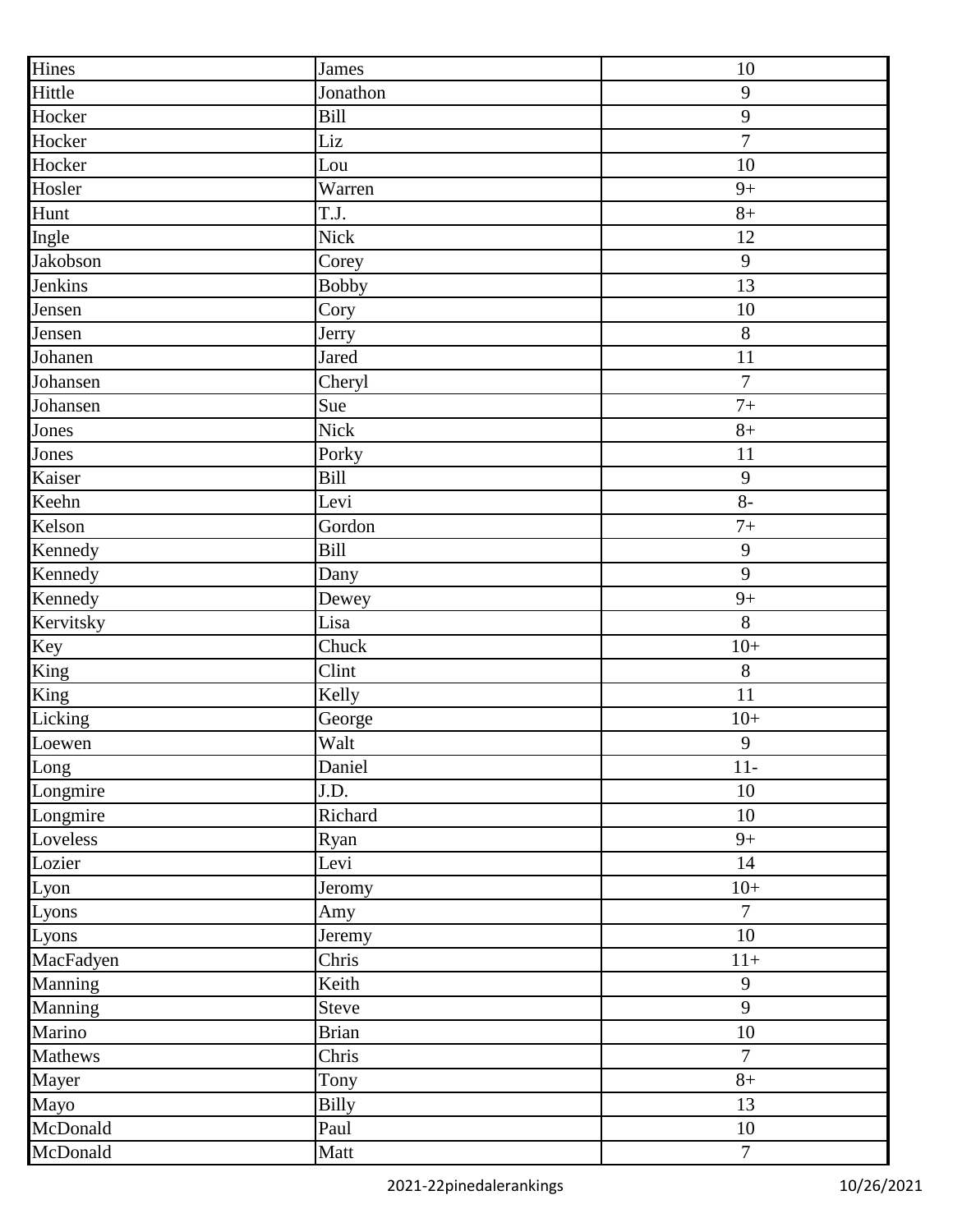| McGhee      | Steven                    | $8+$             |
|-------------|---------------------------|------------------|
| McKie       | Kim                       | $\boldsymbol{7}$ |
| McPherson   | Kevin                     | 11               |
| Mesquita    | Mike                      | $8+$             |
| Meyer       | Gordon                    | 10               |
| Miller      | <b>James</b>              | $\overline{7}$   |
| Miller      | Randy                     | $10+$            |
| Moorehead   | Dustin                    | 13               |
| Morris      | Jason                     | $\mathbf{9}$     |
| <b>Mrak</b> | Adam                      | 11               |
| Mrak        | Mark                      | 9                |
| Mucshawek   | Melissa                   | $\overline{7}$   |
| Muschawek   | Martin                    | 13               |
| Musick      | Mike                      | 13               |
| Northrup    | Amanda                    | $\boldsymbol{7}$ |
| Orchard     | Lindsey                   | $8\,$            |
| Orham       | Mike                      | 13               |
| Orm         | Robby                     | 9                |
| Ott         | $\overline{Chris}$        | $9+$             |
| Ott         | Rocky                     | $8+$             |
| Pape        | $\overline{\text{Shari}}$ | $\overline{7}$   |
| Pattterson  | Jeff                      | $13 -$           |
| Pauly       | Autumn                    | 9                |
| Pauly       | Bob                       | 13               |
| Pauly       | Dave                      | 10               |
| Pennock     | Gary                      | $\boldsymbol{7}$ |
| Peterson    | Greg                      | $\mathbf{9}$     |
| Pierce      | Nate                      | $\mathbf{9}$     |
| Polvado     | Cody                      | $\boldsymbol{7}$ |
| Porter      | Karl                      | 9                |
| Portillo    | Lynn                      | 9                |
| Portillo    | Paul                      | 13               |
| Powell      | John                      | 10               |
| Powers      | Josh                      | 11               |
| Prochazka   | Michael                   | $\boldsymbol{7}$ |
| Rassmusen   | Ray                       | $\boldsymbol{7}$ |
| Reach       | Jordan                    | $\mathbf{9}$     |
| Reed        | D.J.                      | $8+$             |
| Reese       | J.T.                      | $8\,$            |
| Reinald     | Mark                      | 8                |
| Rich        | Cash                      | $8+$             |
| Richmond    | Will                      | $8\,$            |
| Roberts     | Shane                     | 8                |
| Roddy       | Joe                       | $9+$             |
| Rogers      | Avery                     | $9+$             |
| Rogers      | Josh                      | $8\,$            |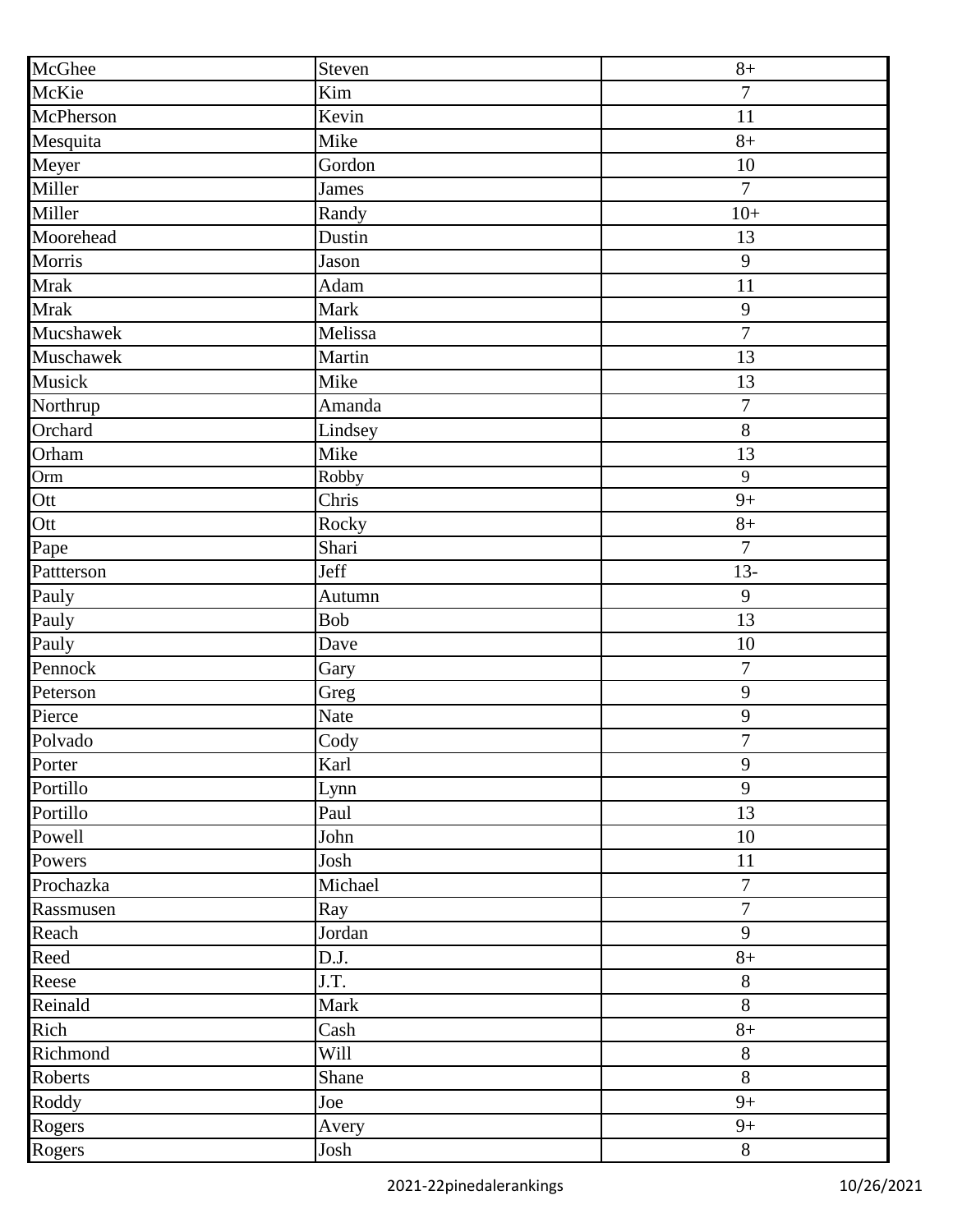|                 | Scotty             | $9+$           |
|-----------------|--------------------|----------------|
| Rogers<br>Rojas | Mario              | 10             |
| Rolin           | Tommy              | 9              |
| Rush            | Chris              | $8\,$          |
| Rush            | J.D.               | 10             |
| Rush            | Nancy              | 9              |
| Sackrider       | Jamie              | $8\,$          |
| Schoube         | Eric               | 9              |
| Schroyer        | Johnny             | $8\,$          |
| Schultz         | Kevin              | 10             |
| Schwab          | <b>Bruce</b>       | 11             |
| Schwab          | Dave               | $10-$          |
| Scott           | Jason              | 8              |
| Sheppard        | Dave               | 10             |
| Shriver         | Ben                | 10             |
| Siler           | Les                | $\overline{7}$ |
| <b>Simkins</b>  | <b>Brandon</b>     | 10             |
| <b>Simkins</b>  | Tim                | 10             |
| Simonsen        | Jeff               | 11             |
| Simpson         | Mike               | 9              |
| Smith           | Megan              | $8\,$          |
| Sondergrath     | Annie              | $\overline{7}$ |
| Sondergrath     | Joe                | $9+$           |
| Stanton         | Dylan              | $9+$           |
| Steele          | <b>Burke</b>       | 10             |
| Steele          | Hugh               | $\overline{9}$ |
| Steele          | Matt               | 9              |
| Steele          | Rusty              | $8+$           |
| Stone           | Jimmy              | $8\,$          |
| Swaford         | Tyler              | 12             |
| Taylor          | <b>Brenton</b>     | $9+$           |
| Taylor          | Matt               | 9              |
| Thompson        | Dwane              | $10+$          |
| Thompson        | Marcy              | 9              |
| Thompson        | $\overline{Scott}$ | $8\,$          |
| Thompson        | Tom                | 9              |
| Toft            | <b>Brad</b>        | $\overline{9}$ |
| Unrein          | Denise             | $8\,$          |
| Unrein          | Gary               | 10             |
| Vargo           | Mike               | 10             |
| Vestal          | David              | $\overline{9}$ |
| Vestal          | $\overline{E.J}.$  | $\overline{7}$ |
| Vickrey         | Doug               | 12             |
| Vlikonis        | Greg               | 11             |
| Wallace         | Clayton            | $9+$           |
| Walson          | Derrick            | $8\,$          |